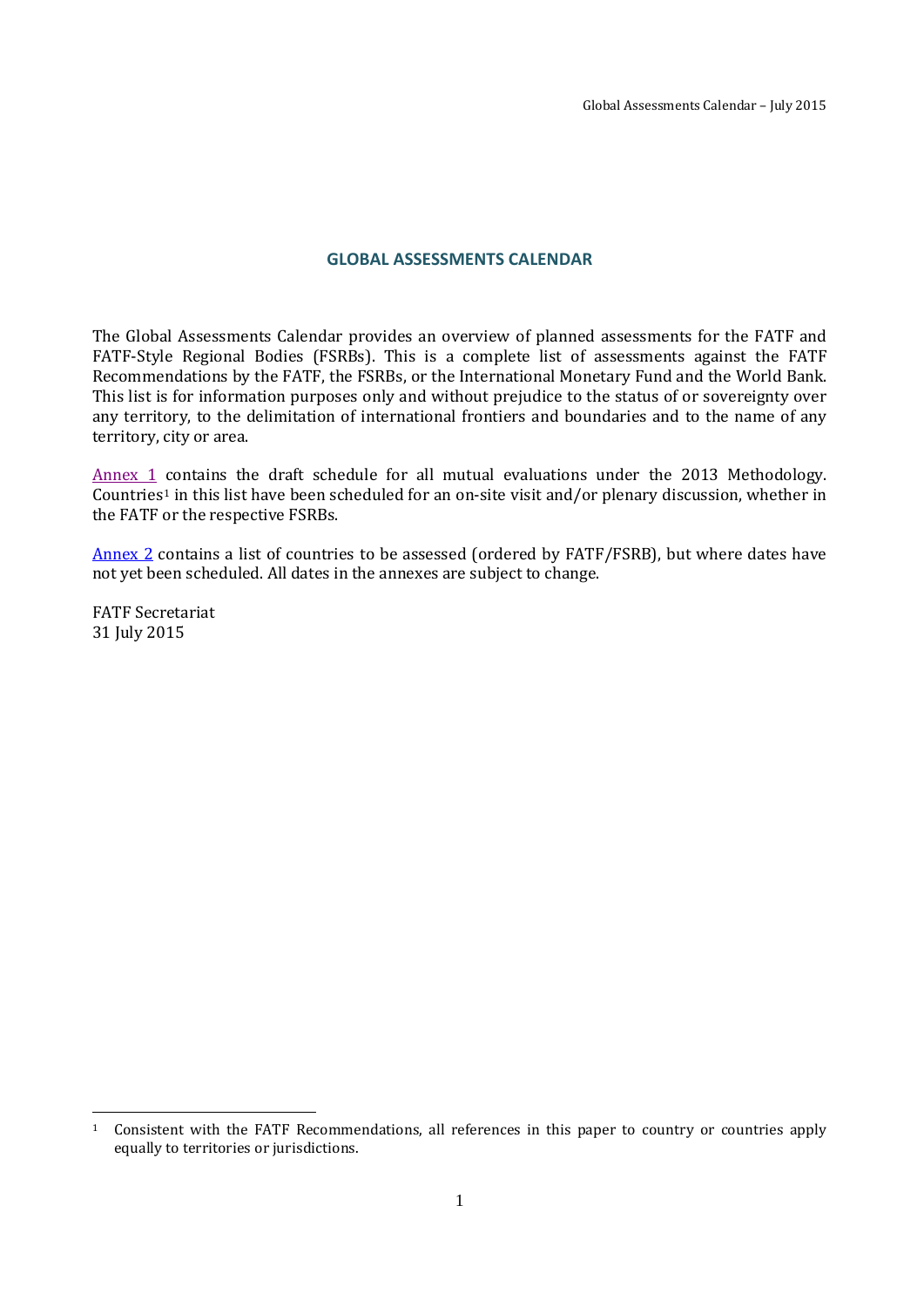## **ANNEX 1**

# **SCHEDULE OF AML/CFT EVALUATIONS UNDER THE 2013 METHODOLOGY**

<span id="page-1-0"></span>

| Country <sup>2</sup>                       | <b>Assessment body</b>          | Date of last<br><b>MER</b> | <b>Possible ME onsite</b><br>period | <b>Possible Plenary</b><br>discussion |
|--------------------------------------------|---------------------------------|----------------------------|-------------------------------------|---------------------------------------|
| <b>Completed assessments</b>               |                                 |                            |                                     |                                       |
| <b>Norway</b>                              | <b>FATF</b>                     | Jun 2005                   | 27 Mar - 11 Apr<br>2014             | Oct 2014                              |
| <b>Ethiopia</b>                            | <b>ESAAMLG</b><br>(World Bank)  |                            | 7-17 Apr 2014                       | Mar 2015                              |
| <b>Spain</b>                               | <b>FATF</b>                     | Jun 2006                   | 22 Apr - 7 May<br>2014              | Oct 2014                              |
| <b>Belgium</b>                             | <b>FATF</b>                     | Jun 2005                   | 30 Jun - 11 Jul 2014                | Feb 2015                              |
| <b>Australia</b>                           | <b>FATF-APG</b>                 | Oct 2005                   | 30 Jul - 12 Aug<br>2014             | Feb 2015                              |
| <b>Current and forthcoming assessments</b> |                                 |                            |                                     |                                       |
| Congo, Republic of the                     | World Bank                      |                            | 17-27 Mar 2014                      |                                       |
| Cuba                                       | <b>GAFILAT</b>                  |                            | 1-12 Sep 2014                       | Jul 2015                              |
| Sri Lanka                                  | APG                             | Sep 2006                   | Dec 2014                            | Jul 2015                              |
| Malaysia                                   | APG                             | Aug 2007                   | Nov 2014                            | Jul 2015                              |
| Samoa                                      | APG                             | Sep 2006                   | Nov 2014                            | Jul 2015                              |
| Vanuatu                                    | APG                             | Feb 2007                   | 26 Jan - 6 Feb 2015                 | Jul 2015                              |
| Costa Rica                                 | <b>GAFILAT</b>                  | Aug 2007                   | 19-30 Jan 2015                      | Jul 2015                              |
| Italy                                      | FATF (IMF)                      | Oct 2005                   | Jan 2015                            | Oct 2015                              |
| <b>Trinidad and Tobago</b>                 | <b>CFATF</b>                    | Jul 2007                   | 12-23 Jan 2015                      | Nov 2015                              |
| Tunisia                                    | <b>MENAFATF (World</b><br>Bank) | <b>Jun 2008</b>            |                                     | Nov 2015                              |
| Honduras                                   | <b>GAFILAT</b>                  | Aug 2009                   | 1-12 Jun 2015                       | Dec 2015                              |
| Armenia                                    | MONEYVAL                        | Jan 2010                   | 25 May -6 Jun 2015                  | Dec 2015                              |
| Uganda                                     | ESAAMLG                         | Aug 2007                   | 15-26 Jun 2015                      | Mar 2016                              |
| Zimbabwe                                   | ESAAMLG                         | Aug 2007                   | 13-24 Jul 2015                      | Mar 2016                              |
| Serbia                                     | MONEYVAL                        | Dec 2009                   | 28 Sep - 10 Oct<br>2015             | April 2016                            |
| Libya                                      | <b>MENAFATF</b>                 |                            |                                     | May 2016                              |
| Jamaica                                    | <b>CFATF</b>                    | Apr 2007                   | 1-12 Jun 2015                       | May 2016                              |
| Singapore                                  | FATF-APG                        | Feb 2008                   | Nov/Dec 2015                        | Jun 2016                              |
| Austria                                    | <b>FATF</b>                     | Jun 2009                   | Nov/Dec 2015                        | Jun 2016                              |
| Canada                                     | FATF-APG (IMF)                  | Feb 2008                   | Oct/Nov 2015                        | Jun 2016                              |
| Bhutan                                     | APG                             |                            | 16-27 Nov 2015                      | Jul 2016                              |

<span id="page-1-1"></span><sup>2</sup> Or territory / jurisdiction.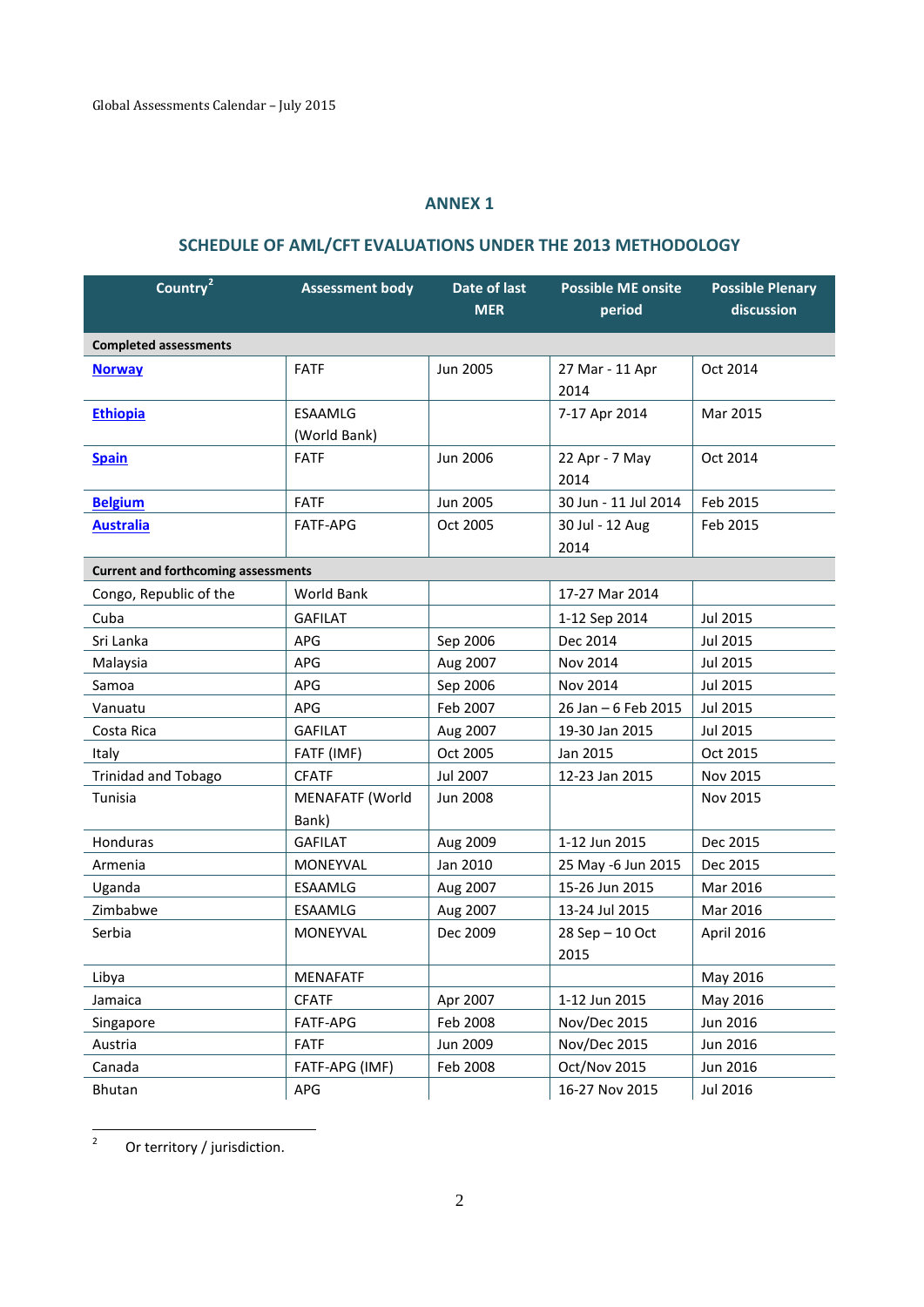| Country <sup>2</sup> | <b>Assessment body</b> | Date of last    | <b>Possible ME onsite</b> | <b>Possible Plenary</b> |
|----------------------|------------------------|-----------------|---------------------------|-------------------------|
|                      |                        | <b>MER</b>      | period                    | discussion              |
| Fiji                 | <b>APG</b>             |                 | 4Q 2015                   | <b>Jul 2016</b>         |
| Guatemala            | CFATF-GAFILAT          | Dec 2010        | 23 Nov $-$ 4 Dec          | Jul 2016                |
|                      |                        |                 | 2015                      |                         |
| Bangladesh           | APG                    | Aug 2009        | Sep/Oct 2015              | Jul 2016                |
| Seychelles           | <b>ESAAMLG</b>         | Aug 2008        | Jan 2016                  | Aug 2016                |
| <b>Botswana</b>      | <b>ESAAMLG</b>         | Aug 2007        | Feb 2016                  | Aug 2016                |
| Hungary              | <b>MONEYVAL</b>        | Sep 2010        | 7-17 Mar 2016             | Sep 2016                |
| Switzerland          | <b>FATF</b>            | Oct 2005        | Feb/March 2016            | Oct 2016                |
| <b>United States</b> | <b>FATF-APG</b>        | Jun 2006        | Feb/Mar 2016              | Oct 2016                |
| Mauritania           | <b>MENAFATF</b>        | Feb 2007        |                           | Nov 2016                |
| Panama               | <b>GAFILAT</b>         | Feb 2014        | 2Q/3Q 2016                | Dec 2016                |
| Dominican Republic   | <b>CFATF</b>           | Jan 2007        | Q2 2016                   | 2016                    |
| <b>Barbados</b>      | <b>CFATF</b>           | <b>Jun 2008</b> | 3Q 2016                   | 2016                    |
| Bermuda              | CFATF (IMF)            | Jan 2008        | 2Q 2016                   | 2016                    |
| <b>Bahamas</b>       | <b>CFATF</b>           | Dec 2007        | 30 Nov - 11 Dec           | 2016                    |
|                      |                        |                 | 2015                      |                         |
| Sweden               | <b>FATF</b>            | Feb 2006        | May/Jun 2016              | Feb 2017                |
| <b>Mauritius</b>     | <b>ESAAMLG</b>         | Aug 2008        | Jun 2016                  | Mar 2017                |
| Zambia               | <b>ESAAMLG</b>         | Aug 2008        | Jul 2016                  | Mar 2017                |
| Ukraine              | <b>MONEYVAL</b>        | Mar 2009        | Oct 2016                  | Apr 2017                |
| Slovenia             | <b>MONEYVAL</b>        | Mar 2010        | Nov 2016                  | Apr 2017                |
| Ghana                | <b>GIABA</b>           | Nov 2009        | Sep 2016                  | May 2017                |
| Nigeria              | <b>GIABA</b>           | May 2008        | January 2017              | May 2017                |
| Kyrgyzstan           | EAG                    | Jun 2007        | Oct 2016                  | May 2017                |
| Syria                | <b>MENAFATF</b>        | Feb 2007        |                           | May 2017                |
| Denmark              | <b>FATF</b>            | Jun 2006        | Nov/Dec 2016              | Jun 2017                |
| Ireland              | <b>FATF</b>            | Feb 2006        | Nov/Dec 2016              | Jun 2017                |
| Macau, China         | APG                    | Aug 2007        | 4Q 2016                   | Jul 2017                |
| Cambodia             | <b>APG</b>             |                 | 4Q 2016                   | Jul 2017                |
| Thailand             | APG                    | Aug 2007        | 4Q 2016                   | Jul 2017                |
| Mongolia             | APG                    | Aug 2007        | Aug/Sep 2016              | Jul 2017                |
| Nicaragua            | <b>CFATF</b>           | Oct 2009        | 1Q 2017                   | Jul 2017                |
| Namibia              | ESAAMLG                | Aug 2007        | Jan/Feb 2017              | Aug 2017                |
| Malawi               | ESAAMLG                | Aug 2008        | Feb 2017                  | Aug 2017                |
| Czech Republic       | MONEYVAL               | Apr 2011        | Feb 2017                  | Sep 2017                |
| Andorra              | MONEYVAL               | Mar 2012        | Oct 2016                  | Sep 2017                |
| Antigua and Barbuda  | <b>CFATF</b>           | <b>Jun 2008</b> | 4Q 2016                   |                         |
| Mexico               | FATF-GAFILAT (IMF)     | Oct 2008        | Mar/Apr 2017              | Oct 2017                |
| Portugal             | <b>FATF</b>            | Oct 2006        | Mar/Apr 2017              | Oct 2017                |
| Morocco              | <b>MENAFATF</b>        | Apr 2008        |                           | Nov 2017                |
| Cabo Verde           | <b>GIABA</b>           | Apr 2009        | Jan 2017                  | Nov 2017                |
| <b>Burkina Faso</b>  | <b>GIABA</b>           | Nov 2009        | Mar 2017                  | Nov 2017                |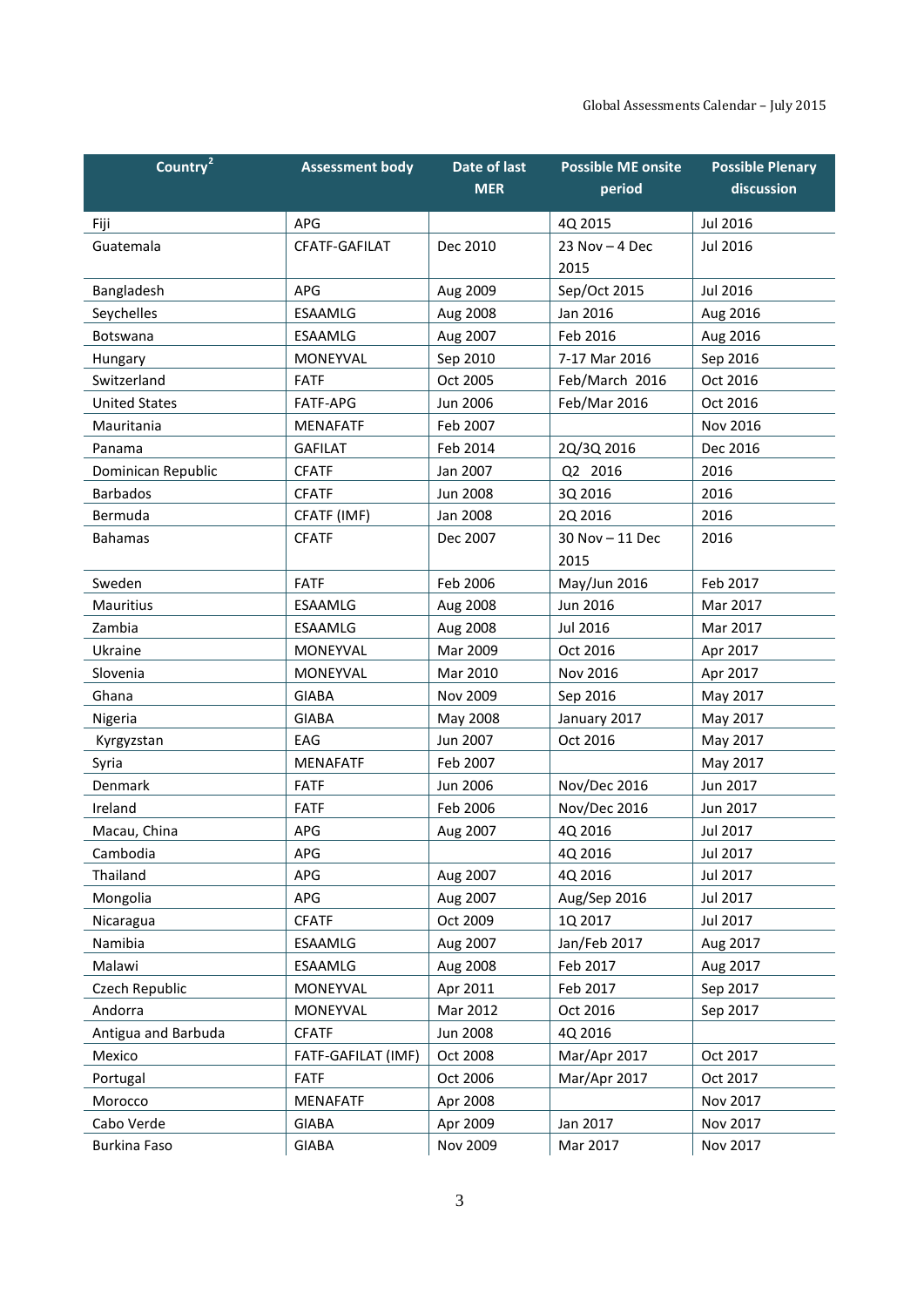#### Global Assessments Calendar – July 2015

| Country <sup>2</sup>            | <b>Assessment body</b> | Date of last    | <b>Possible ME onsite</b> | <b>Possible Plenary</b> |
|---------------------------------|------------------------|-----------------|---------------------------|-------------------------|
|                                 |                        | <b>MER</b>      | period                    | discussion              |
| Senegal                         | <b>GIABA</b>           | May 2008        | January 2017              | Nov 2017                |
| Peru                            | <b>GAFILAT</b>         | Aug 2008        | 2Q/3Q 2017                | Dec 2017                |
| Cayman Islands                  | <b>CFATF</b>           | Dec 2007        | 1Q 2017                   | 2017                    |
| <b>Turks and Caicos Islands</b> | <b>CFATF</b>           | Dec 2008        | 2Q 2017                   | 2017                    |
| Colombia (IMF)                  | <b>GAFILAT</b>         | Jan 2009        | 1Q 2017                   | Dec 2017                |
| Albania                         | MONEYVAL               | Apr 2011        | Mar 2017                  | Sep 2017                |
| Lithuania                       | MONEYVAL               | Dec 2012        | May 2017                  | Dec 2017                |
| Cyprus                          | MONEYVAL               | Sep 2011        | May 2017 2017             | Dec 2017                |
| Haiti                           | <b>CFATF</b>           | <b>Jun 2008</b> | 3Q 2017                   |                         |
| British Virgin Islands          | <b>CFATF</b>           | Dec 2008        | 4Q 2017                   |                         |
| Slovak Republic                 | MONEYVAL               | Sep 2011        | Jul 2017                  | Mar 2018                |
| Malta                           | MONEYVAL               | Mar 2012        | Aug/Sep 2017              | Mar 2018                |
| China                           | <b>FATF-APG</b>        | Jun 2007        | <b>Jul/Aug 2017</b>       | Feb 2018                |
| Iceland                         | <b>FATF</b>            | Oct 2006        | <b>Jul/Aug 2017</b>       | Feb 2018                |
| Tanzania                        | <b>ESAAMLG</b>         | Dec 2009        | Jun 2017                  | Mar 2018                |
| Comoros                         | <b>ESAAMLG</b>         | Aug 2010        | Jul 2017                  | Mar 2018                |
| Yemen                           | <b>MENAFATF</b>        | Sep 2009        |                           | May 2018                |
| Mali                            | <b>GIABA</b>           | <b>Jan 2008</b> | Sep 2017                  | May 2018                |
| <b>Belarus</b>                  | EAG                    | Jun 2007        | Oct 2018                  | May 2019                |
| Tajikistan                      | EAG                    | Jan 2009        | Oct 2017                  | May 2018                |
| Saudi Arabia                    | FATF-MENAFATF          | <b>Jun 2008</b> | Nov/Dec 2017              | Jun 2018                |
| <b>Bahrain</b>                  | <b>FATF-MENAFATF</b>   | <b>Nov 2006</b> | Nov/Dec 2017              | Jun 2018                |
| Chinese Taipei                  | APG                    | Aug 2007        | 4Q 2017                   | Jul 2018                |
| Indonesia                       | APG                    | Aug 2008        | 4Q 2017                   | <b>Jul 2018</b>         |
| Myanmar                         | APG                    | Aug 2008        | 4Q 2017                   | Jul 2018                |
| Paraguay                        | <b>GAFILAT</b>         | <b>Jul 2009</b> | 2Q/3Q 2018                | Dec 2018                |
| Mozambique                      | <b>ESAAMLG</b>         | Sep 2011        | Jan/Feb 2018              | Aug 2018                |
| Swaziland                       | <b>ESAAMLG</b>         | Sep 2011        | Feb 2018                  | Aug 2018                |
| Moldova                         | MONEYVAL               | Dec 2012        | Feb 2018                  | Sep 2018                |
| Finland                         | <b>FATF</b>            | Oct 2007        | Mar/Apr 2018              | Oct 2018                |
| United Kingdom                  | <b>FATF</b>            | Jun 2007        | Mar/Apr 2018              | Oct 2018                |
| Benin                           | <b>GIABA</b>           | May 2010        | Jan 2018                  | Nov 2018                |
| Sierra Leone                    | GIABA (WB)             | Jun 2007        | Mar 2018                  | Nov 2018                |
| Jordan                          | <b>MENAFATF</b>        | <b>Jul 2009</b> |                           | Nov 2018                |
| Isle of Man                     | MONEYVAL               | Aug 2009        | Apr/May 2016              | Dec 2018                |
| Venezuela, Bolivarian           | <b>CFATF</b>           | Sep 2009        | 1Q 2018                   |                         |
| Republic of                     |                        |                 |                           |                         |
| Saint Lucia                     | <b>CFATF</b>           | Dec 2008        | 2Q 2018                   |                         |
| Dominica                        | <b>CFATF</b>           | Jul 2009        | 3Q 2018                   |                         |
| Saint Kitts and Nevis           | <b>CFATF</b>           | Jun 2009        | 4Q 2018                   |                         |
| Poland                          | MONEYVAL               | Apr 2013        | 2018                      |                         |
| San Marino                      | MONEYVAL               | Sep 2011        | 2018                      |                         |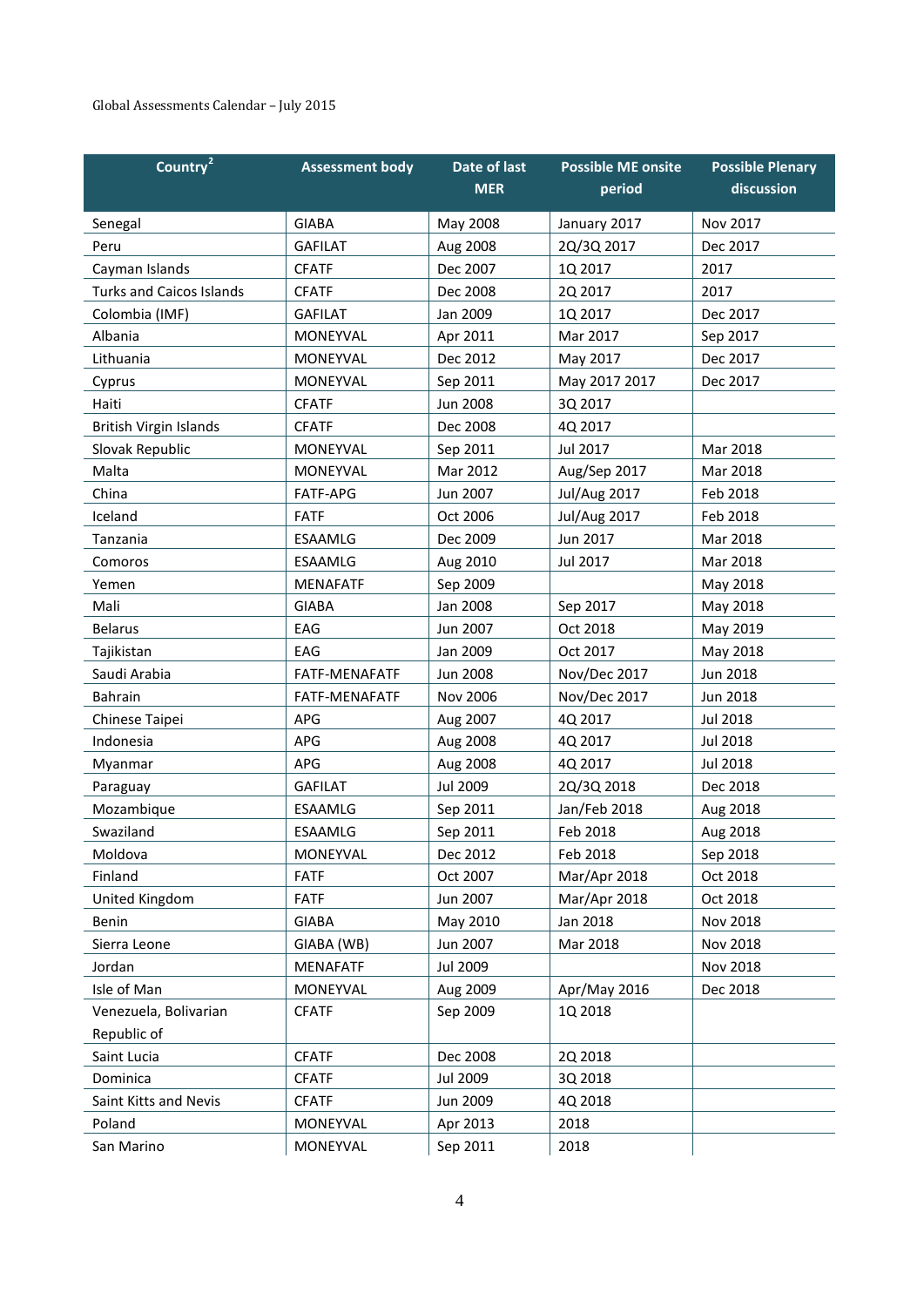| Country <sup>2</sup>        | <b>Assessment body</b> | Date of last<br><b>MER</b> | <b>Possible ME onsite</b><br>period | <b>Possible Plenary</b><br>discussion |
|-----------------------------|------------------------|----------------------------|-------------------------------------|---------------------------------------|
| Latvia                      | <b>MONEYVAL</b>        | Jul 2012                   | 2018                                |                                       |
| Georgia                     | <b>MONEYVAL</b>        | <b>Jul 2012</b>            | 2018                                |                                       |
| Holy See                    | <b>MONEYVAL</b>        | Jul 2012                   | 2018                                |                                       |
| Greece                      | <b>FATF</b>            | Jun 2007                   | <b>Jul/Aug 2018</b>                 | Feb 2019                              |
| Hong Kong, China            | <b>FATF-APG</b>        | Jun 2008                   | <b>Jul/Aug 2018</b>                 | Feb 2019                              |
| Egypt                       | <b>MENAFATF</b>        | Aug 2009                   |                                     | May 2019                              |
| Kenya                       | <b>ESAAMLG</b>         | Sep 2011                   | Jun 2018                            | Mar 2019                              |
| Lesotho                     | <b>ESAAMLG</b>         | Sep 2011                   | <b>Jul 2018</b>                     | Mar 2019                              |
| Niger                       | <b>GIABA</b>           | May 2009                   | Sep 2018                            | May 2019                              |
| <b>Russian Federation</b>   | FATF-EAG-              | Jun 2008                   | Nov/Dec 2018                        | Jun 2019                              |
|                             | MONEYVAL               |                            |                                     |                                       |
| Turkey                      | <b>FATF</b>            | Feb 2007                   | Nov/Dec 2018                        | Jun 2019                              |
| Uruguay                     | <b>GAFILAT</b>         | Feb 2010                   | 1Q 2019                             | Jul 2019                              |
| Angola                      | <b>ESAAMLG</b>         | Aug 2012                   | Jan/Feb 2019                        | Aug 2019                              |
| Togo                        | <b>GIABA</b>           | May 2011                   | Feb 2019                            | Nov 2019                              |
| Guernsey                    | <b>MONEYVAL</b>        | Jan 2011                   | 2019                                |                                       |
| Guinea-Bissau               | <b>GIABA</b>           | Sep 2009                   | Mar 2019                            | Nov 2019                              |
| Korea                       | <b>FATF-APG</b>        | Jun 2009                   | Mar/Apr 2019                        | Oct 2019                              |
| <b>United Arab Emirates</b> | FATF-MENAFATF          | <b>Jun 2008</b>            | Mar/Apr 2019                        | Oct 2019                              |
| Lebanon                     | <b>MENAFATF</b>        | Jun 2010                   |                                     | Nov 2019                              |
| Chile                       | <b>GAFILAT</b>         | Feb 2011                   | 2Q/3Q 2019                          | Dec 2019                              |
| Grenada                     | <b>CFATF</b>           | Jun 2009                   | 2Q 2019                             |                                       |
| Aruba                       | <b>CFATF</b>           | Oct 2009                   | 3Q 2019                             |                                       |
| Suriname                    | <b>CFATF</b>           |                            | 4Q 2019                             |                                       |
| <b>Bulgaria</b>             | MONEYVAL               | Sep 2013                   | 2019                                |                                       |
| Croatia                     | MONEYVAL               | Sep 2013                   | 2019                                |                                       |
| Monaco                      | MONEYVAL               | Sep 2013                   | 2019                                |                                       |
| Israel                      | <b>MONEYVAL</b>        | Dec 2013                   | 2019                                |                                       |
| Japan                       | FATF-APG               | Oct 2008                   | <b>Jul/Aug 2019</b>                 | Feb 2020                              |
| South Africa                | FATF-ESAAMLG           | Feb 2009                   | <b>Jul/Aug 2019</b>                 | Feb 2020                              |
| Algeria                     | <b>MENAFATF</b>        | Feb 2011                   |                                     | May 2020                              |
| Gambia                      | <b>GIABA</b>           | Dec 2008                   | Sep 2019                            | May 2020                              |
| Uzbekistan                  | EAG                    | Dec 2010                   | Oct 2019                            | May 2020                              |
| New Zealand                 | FATF-APG               | Oct 2009                   | Nov/Dec 2019                        | Jun 2020                              |
| Qatar                       | FATF-MENAFATF          | <b>Jun 2008</b>            | Nov/Dec 2019                        | Jun 2020                              |
| <b>Bolivia</b>              | <b>GAFILAT</b>         | Jul 2012                   | 1Q 2020                             | Jul 2020                              |
| Luxembourg                  | <b>FATF</b>            | Feb 2010                   | Mar/Apr 2020                        | Oct 2020                              |
| France                      | <b>FATF</b>            | Feb 2011                   | Mar/Apr 2020                        | Oct 2020                              |
| Sudan                       | <b>MENAFATF</b>        | May 2013                   |                                     | Nov 2020                              |
| Côte d'Ivoire               | <b>GIABA</b>           | Nov 2012                   | Jan 2020                            | Nov 2020                              |
| Liberia                     | <b>GIABA</b>           | May 2011                   | Mar 2020                            | Nov 2020                              |
| Kazakhstan                  | EAG                    | Jun 2013                   | Apr 2019                            | Nov 2020                              |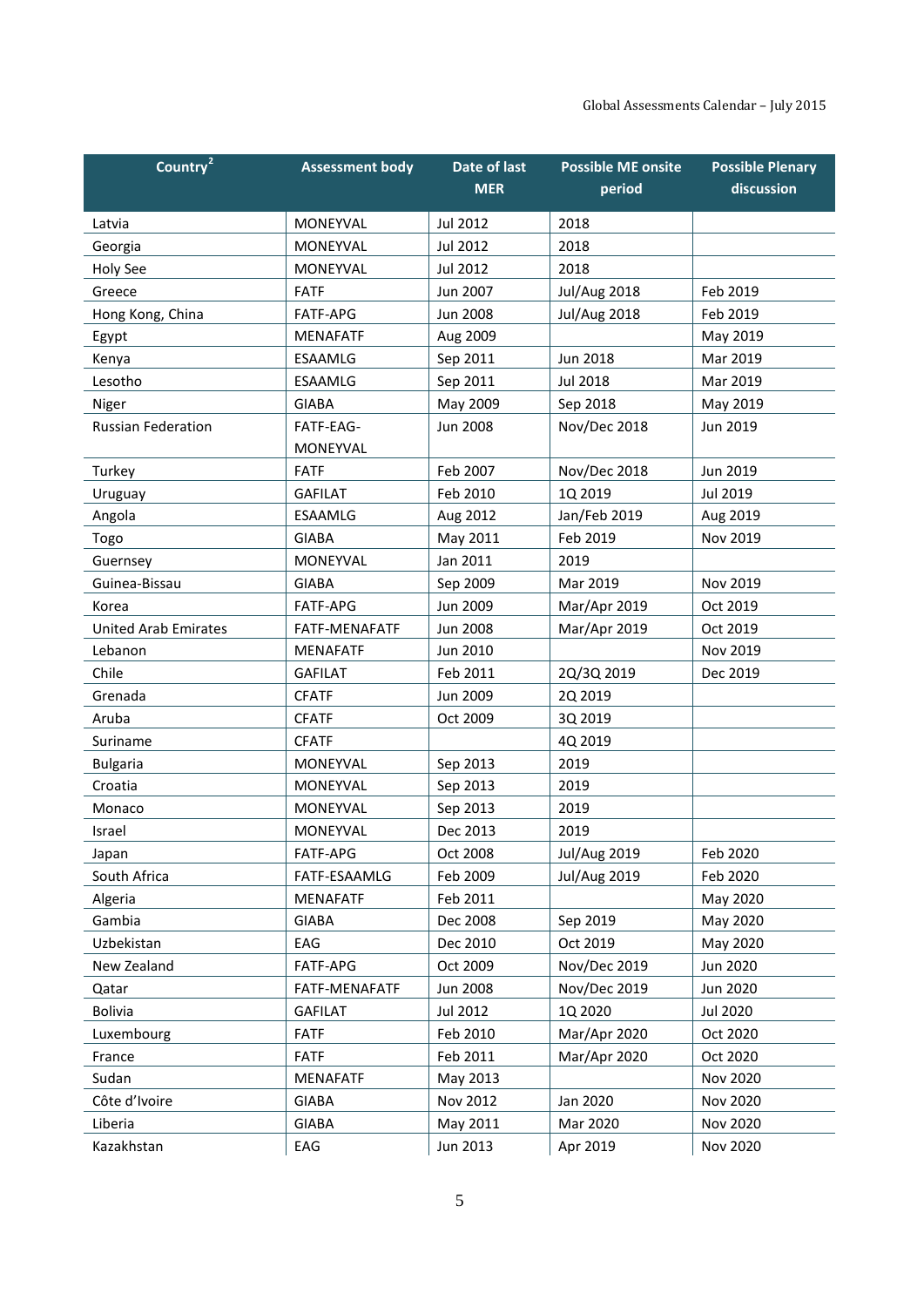#### Global Assessments Calendar – July 2015

| Country <sup>2</sup>       | <b>Assessment body</b> | Date of last<br><b>MER</b> | <b>Possible ME onsite</b> | <b>Possible Plenary</b><br>discussion |
|----------------------------|------------------------|----------------------------|---------------------------|---------------------------------------|
|                            |                        |                            | period                    |                                       |
| Ecuador                    | <b>GAFILAT</b>         | Jan 2012                   | 2Q/3Q 2020                | Dec 2020                              |
| St. Vincent and the        | <b>CFATF</b>           | Aug 2010                   | 1Q 2020                   |                                       |
| Grenadines                 |                        |                            |                           |                                       |
| Anguilla                   | <b>CFATF</b>           | Jul 2010                   | 3Q 2020                   |                                       |
| El Salvador                | <b>CFATF</b>           | Sep 2010                   | 4Q 2020                   |                                       |
| Liechtenstein              | <b>MONEYVAL</b>        | Apr 2014                   | 2020                      |                                       |
| Romania                    | MONEYVAL               | Apr 2014                   | 2020                      |                                       |
| Macedonia, Former Yugoslav | MONEYVAL               | Apr 2014                   | 2020                      |                                       |
| Republic of                |                        |                            |                           |                                       |
| Estonia                    | MONEYVAL               | Sep 2014                   | 2020                      |                                       |
| Germany                    | <b>FATF</b>            | Feb 2010                   | <b>Jul/Aug 2020</b>       | Feb 2021                              |
| Netherlands                | <b>FATF</b>            | Feb 2011                   | <b>Jul/Aug 2020</b>       | Feb 2021                              |
| Guinea                     | <b>GIABA</b>           | Nov 2012                   | Sep 2020                  | May 2021                              |
| São Tomé and Príncipe      | <b>GIABA</b>           | May 2013                   | Oct 2020                  | May 2021                              |
| Iraq                       | <b>MENAFATF</b>        | Jan 2013                   |                           | May 2021                              |
| Turkmenistan               | EAG                    | Jun 2011                   | Oct 2020                  | May 2021                              |
| India                      | FATF-APG-EAG           | Jun 2010                   | Nov/Dec 2020              | Jun 2021                              |
| Oman                       | FATF-MENAFATF          | Jun 2011                   | Nov/Dec 2020              | Jun 2021                              |
| Brazil                     | FATF-MENAFATF          | Jun 2011                   | Mar/Apr 2021              | Oct 2021                              |
| Argentina                  | <b>FATF-GAFILAT</b>    | Oct 2010                   | Mar/Apr 2021              | Oct 2021                              |
| Kuwait                     | FATF-MENAFATF          | Jun 2011                   | <b>Jul/Aug 2021</b>       | Feb 2022                              |
| Guyana                     | <b>CFATF</b>           | Jul 2011                   | 1Q 2021                   |                                       |
| <b>Belize</b>              | <b>CFATF</b>           | Aug 2011                   | 2Q 2021                   |                                       |
| Montserrat                 | <b>CFATF</b>           | Jul 2011                   | 3Q 2021                   |                                       |
| Curaçao                    | <b>CFATF</b>           |                            | 4Q 2021                   |                                       |
| Saint Maarten              | <b>CFATF</b>           |                            | 4Q 2021                   |                                       |
| Montenegro                 | MONEYVAL               | Mar 2009                   | 2021                      |                                       |
| Azerbaijan                 | MONEYVAL               | Dec 2008                   | 2021                      |                                       |
| Jersey                     | <b>MONEYVAL</b>        | Sep 2009                   | 2021                      |                                       |
| Bosnia and Herzegovina     | <b>MONEYVAL</b>        | Dec 2009                   | 2021                      |                                       |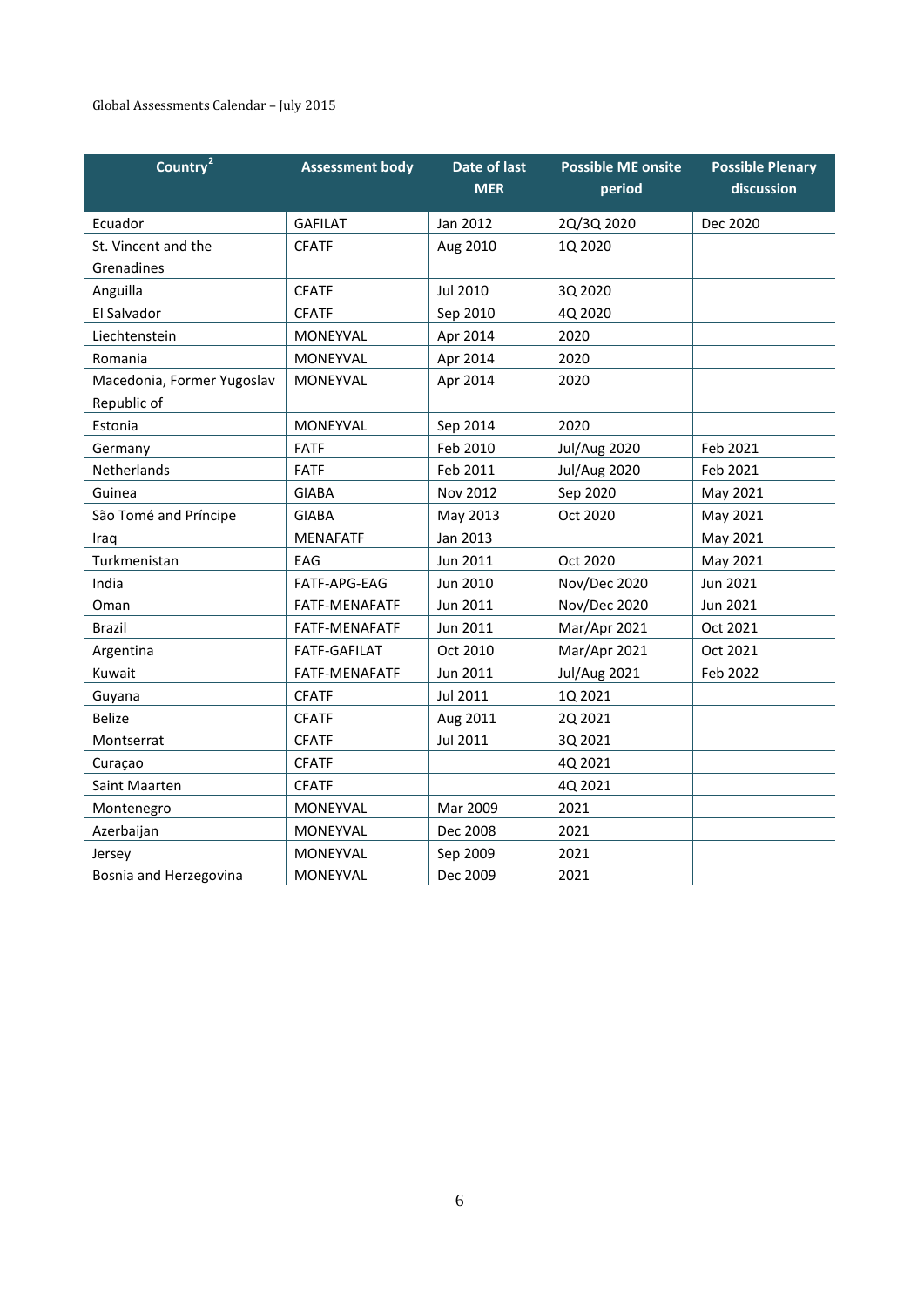#### **ANNEX 2**

### <span id="page-6-0"></span>**COUNTRIES[3](#page-6-1) TO BE ASSESSED UNDER THE 2013 METHODOLOGY (BUT FOR WHICH DATES HAVE NOT YET BEEN SCHEDULED)**

| <b>Country</b>                   | <b>FSRB</b>        | Date of last MER |
|----------------------------------|--------------------|------------------|
| Afghanistan                      | APG                | Jan 2012         |
| Brunei Darussalam                | <b>APG</b>         | Aug 2010         |
| Cook Islands                     | <b>APG</b>         | Aug 2009         |
| Lao People's Democratic Republic | APG                | Aug 2011         |
| <b>Maldives</b>                  | <b>APG</b>         | Jan 2012         |
| Marshall Islands                 | <b>APG</b>         | Aug 2011         |
| Nauru                            | APG                | Aug 2012         |
| Nepal                            | APG                | Aug 2011         |
| Niue                             | APG                | Aug 2012         |
| Pakistan                         | <b>APG</b>         | <b>Jul 2009</b>  |
| Palau                            | <b>APG</b>         | Sep 2008         |
| Papua New Guinea                 | APG                | Aug 2011         |
| Philippines                      | APG                | <b>Jul 2009</b>  |
| Solomon Islands                  | <b>APG</b>         | Aug 2010         |
| Timor-Leste                      | APG                | Aug 2012         |
| Tonga                            | APG                | Aug 2010         |
| VietNam                          | <b>APG</b>         | Aug 2009         |
| Cameroon                         | GABAC <sup>4</sup> | 2008             |
| Central African Republic         | <b>GABAC</b>       | 2010             |
| Chad                             | <b>GABAC</b>       |                  |
| Congo, Republic of the           | <b>GABAC</b>       |                  |
| <b>Equatorial Guinea</b>         | <b>GABAC</b>       |                  |
| Gabon                            | GABAC              | Apr 2012         |
| Burundi                          |                    |                  |
| Djibouti                         |                    |                  |
| DPRK (North Korea)               |                    |                  |
| Eritrea                          |                    |                  |
| Gibraltar                        |                    | May 2007         |
| Iran                             |                    |                  |
| Kiribati                         |                    |                  |
| Kosovo                           |                    |                  |
| Madagascar                       |                    |                  |
| Micronesia                       |                    |                  |
| Palestine Authority              | <b>MENAFATF</b>    |                  |

<span id="page-6-1"></span> $3$  Or territory / jurisdiction.

<span id="page-6-2"></span><sup>4</sup> GABAC is an observer to FATF, but not yet recognised as an FSRB.